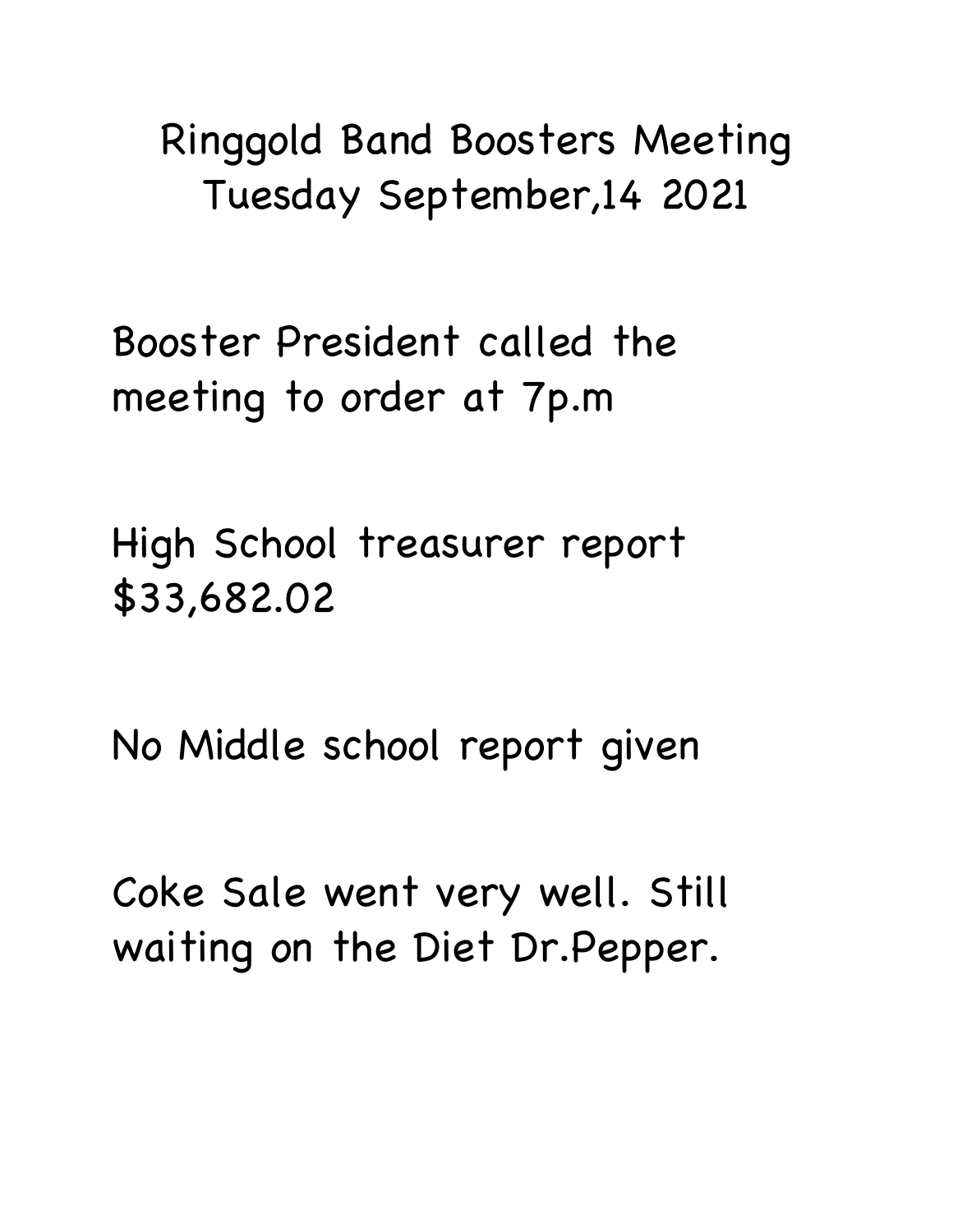Several fundraisers are coming up in the fall. McAllister's and Snap raise. Middle school will be added to snap raise this year.

Props look great this year. Thanks to all the prop crew.

Concession stand will need volunteers.

Spirit tent will have new product this week.

Middle School Director Report: Mr.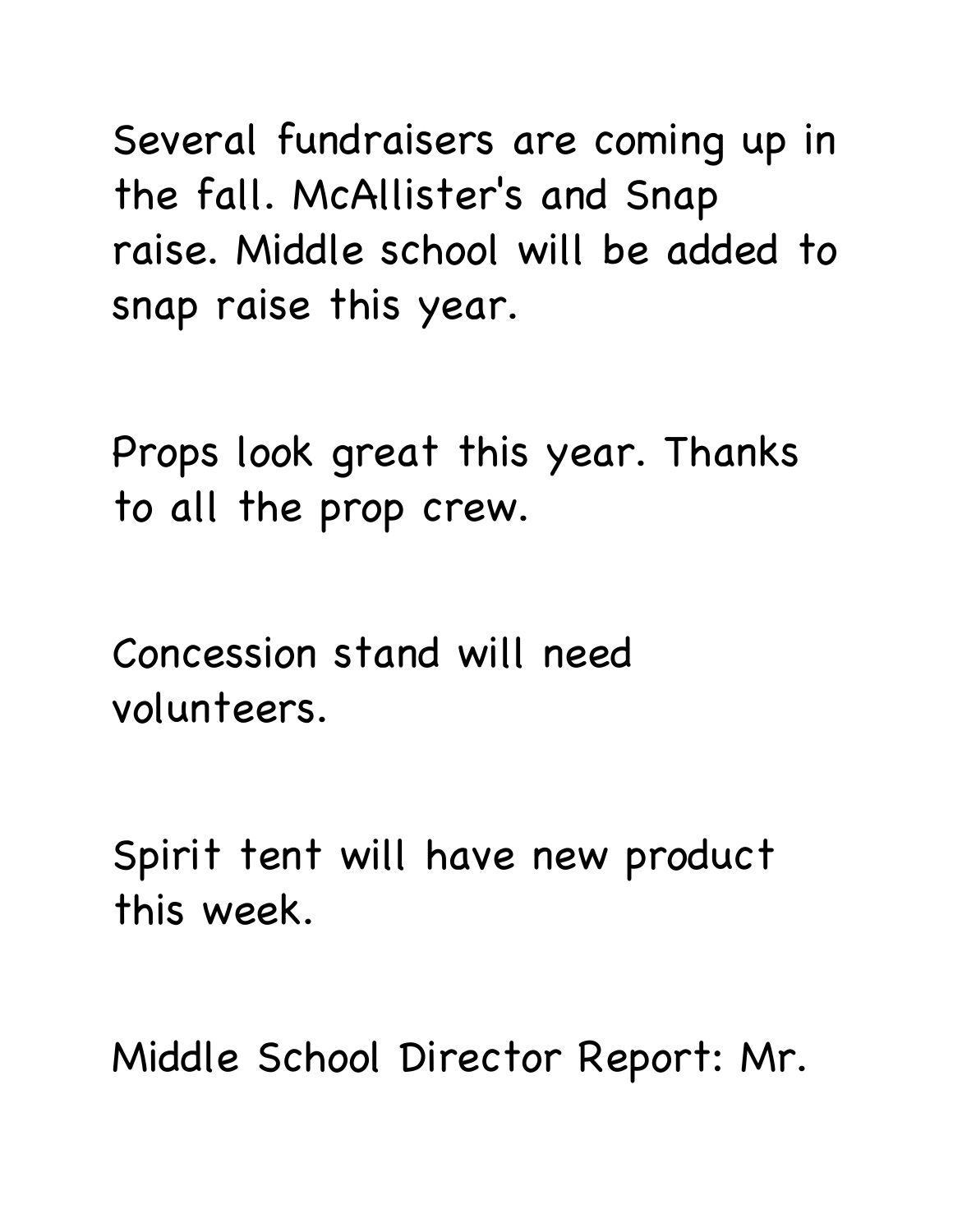Garland was out. Message from him stated, 6th graders have instruments and are rolling.

High School Director Report:

9/16 Small pep band needed for team of the week.

Contest 9/25- Bradley Central High School in Cleveland TN. No schedule as of yet. Please keep section breakfast outside. Mr.Wright decided to take school buses to Cleveland instead of charter.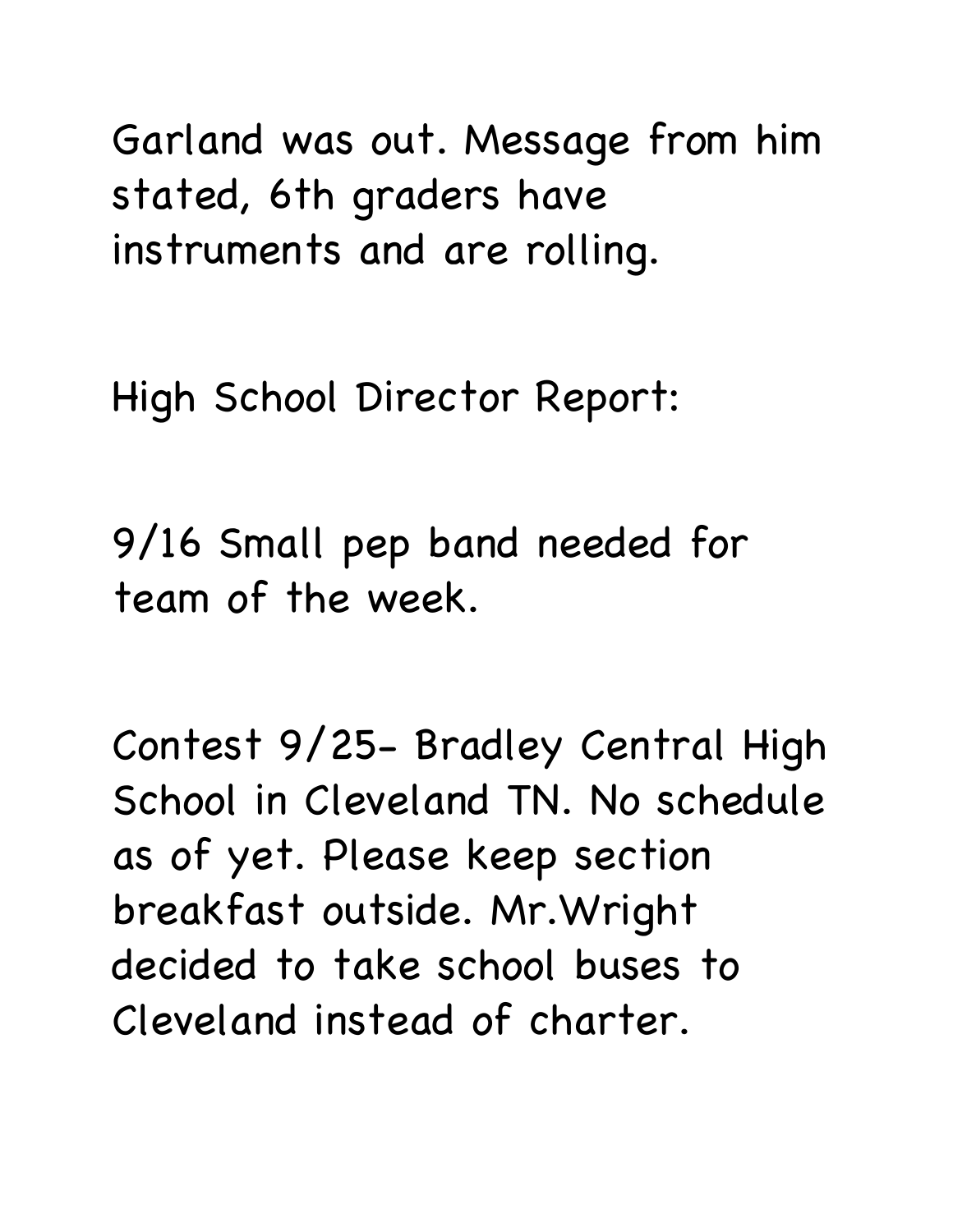9/28 Catoosa County Exhibition @ LFO. 7p.m. Call time will be 4:30 or 5p.m.

Contest 10/2- Oneonata ,Alabama. Will take charter buses. Covered Bridge Marching Festival. No times yet.

Practices will be trimmed back after contest.

Homecoming week starts 10/4, possible pep rally @6:30p.m

10/5 Possible fall festival , no practice if this happens.

10/7 Homecoming Parade @4:30 kids will march in this and then have